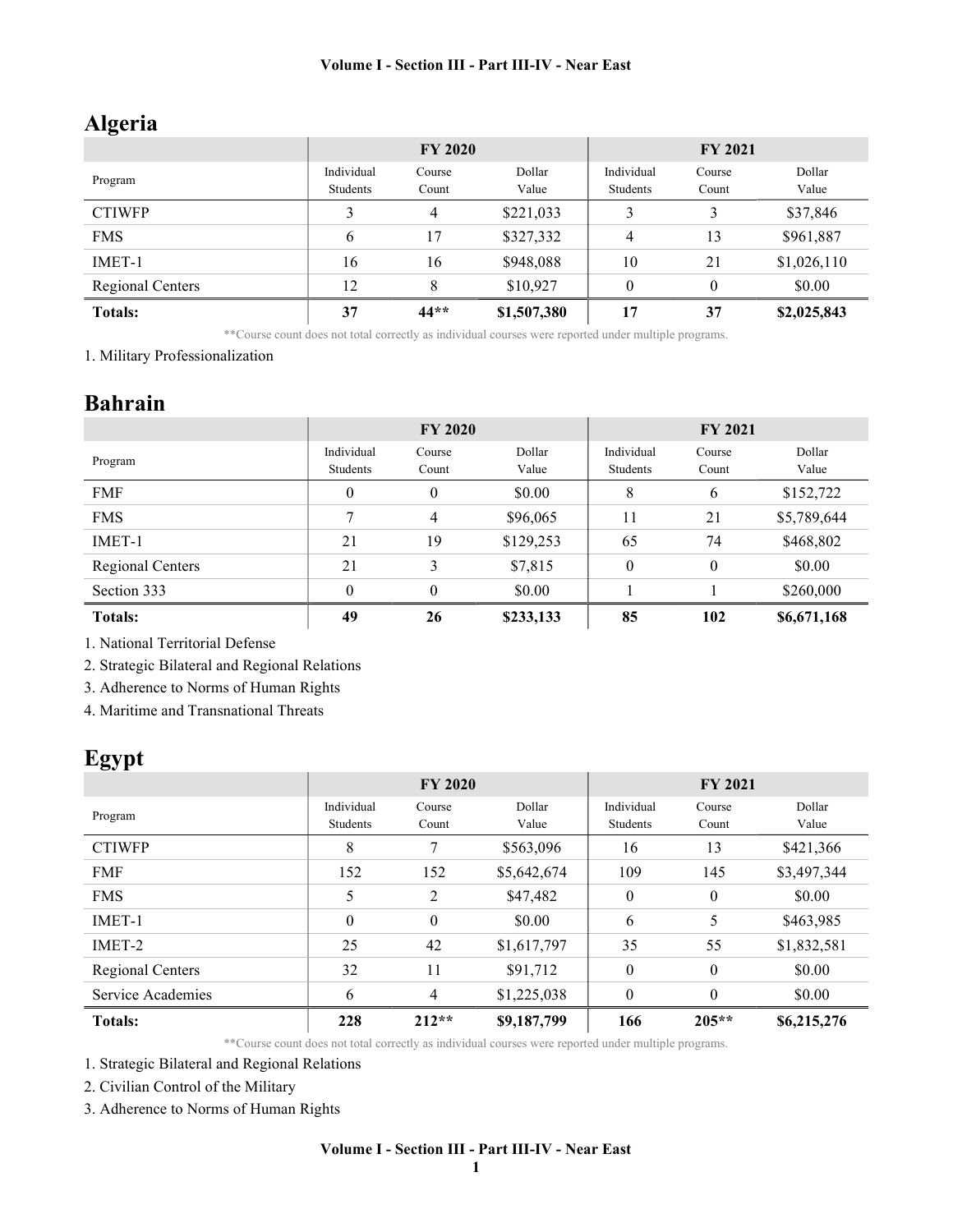- 4. Border Security and Transnational Threats
- 5. Maritime Security and Transnational Threats
- 6. National Territorial Defense

## Iraq

|                         | <b>FY 2020</b>         |                 |                 | <b>FY 2021</b>         |                  |                 |
|-------------------------|------------------------|-----------------|-----------------|------------------------|------------------|-----------------|
| Program                 | Individual<br>Students | Course<br>Count | Dollar<br>Value | Individual<br>Students | Course<br>Count  | Dollar<br>Value |
| ALP                     |                        |                 | \$48,928        | $\theta$               | $\mathbf{0}$     | \$0.00          |
| <b>CTEF</b>             | 221                    | $\overline{4}$  | \$1,176,098     | $\mathbf{0}$           | $\boldsymbol{0}$ | \$0.00          |
| <b>CTIWFP</b>           | 5                      | 5               | \$179,777       | 9                      | 7                | \$86,296        |
| <b>FMF</b>              | 234                    | 35              | \$1,050,169     | 102                    | 58               | \$2,400,918     |
| <b>FMS</b>              | 256                    | 71              | \$15,652,579    | 94                     | 47               | \$1,476,269     |
| IMET-1                  | 13                     | 17              | \$570,825       | 8                      | 18               | \$606,332       |
| IMET-2                  | $\theta$               | $\theta$        | \$0.00          |                        | $\overline{4}$   | \$217,520       |
| <b>Regional Centers</b> | 12                     | 7               | \$49,267        | $\theta$               | $\boldsymbol{0}$ | \$0.00          |
| <b>Totals:</b>          | 742                    | 140             | \$18,727,643    | 214                    | 134              | \$4,787,335     |

1. Strategic Bilateral and Regional Relations

2. Institutional and Security Sector Reform

3. Military Professionalization

4. Internal Security

5. Border Security and Transnational Threats

6. National Territorial Defense

# Israel

|                         | <b>FY 2020</b>         |                 |                 | <b>FY 2021</b>         |                 |                 |
|-------------------------|------------------------|-----------------|-----------------|------------------------|-----------------|-----------------|
| Program                 | Individual<br>Students | Course<br>Count | Dollar<br>Value | Individual<br>Students | Course<br>Count | Dollar<br>Value |
| Exchange                |                        |                 | \$9,000         | 0                      | $\mathbf{0}$    | \$0.00          |
| <b>FMF</b>              | 216                    | 87              | \$2,229,554     | 167                    | 95              | \$1,957,013     |
| <b>Regional Centers</b> | 16                     | 10              | \$6,022         | 0                      | $\theta$        | \$0.00          |
| <b>Totals:</b>          | 235                    | 99              | \$2,244,576     | 167                    | 95              | \$1,957,013     |

1. Strategic Bilateral and Regional Relations

2. National Territorial Defense

3. Interoperability with U.S. and Coalition Forces

### Jordan

|               | <b>FY 2020</b>         |                 |                 | <b>FY 2021</b>         |                 |                 |
|---------------|------------------------|-----------------|-----------------|------------------------|-----------------|-----------------|
| Program       | Individual<br>Students | Course<br>Count | Dollar<br>Value | Individual<br>Students | Course<br>Count | Dollar<br>Value |
| ALP           |                        |                 | \$45,038        | 0                      | $\overline{0}$  | \$0.00          |
| <b>CTIWFP</b> | 20                     | 17              | \$1,096,388     | 26                     | 18              | \$747,406       |
| <b>FMF</b>    | 354                    | 196             | \$4,922,496     | 281                    | 232             | \$5,021,126     |
| <b>FMS</b>    | 25                     |                 | \$0.00          | 0                      | $\theta$        | \$0.00          |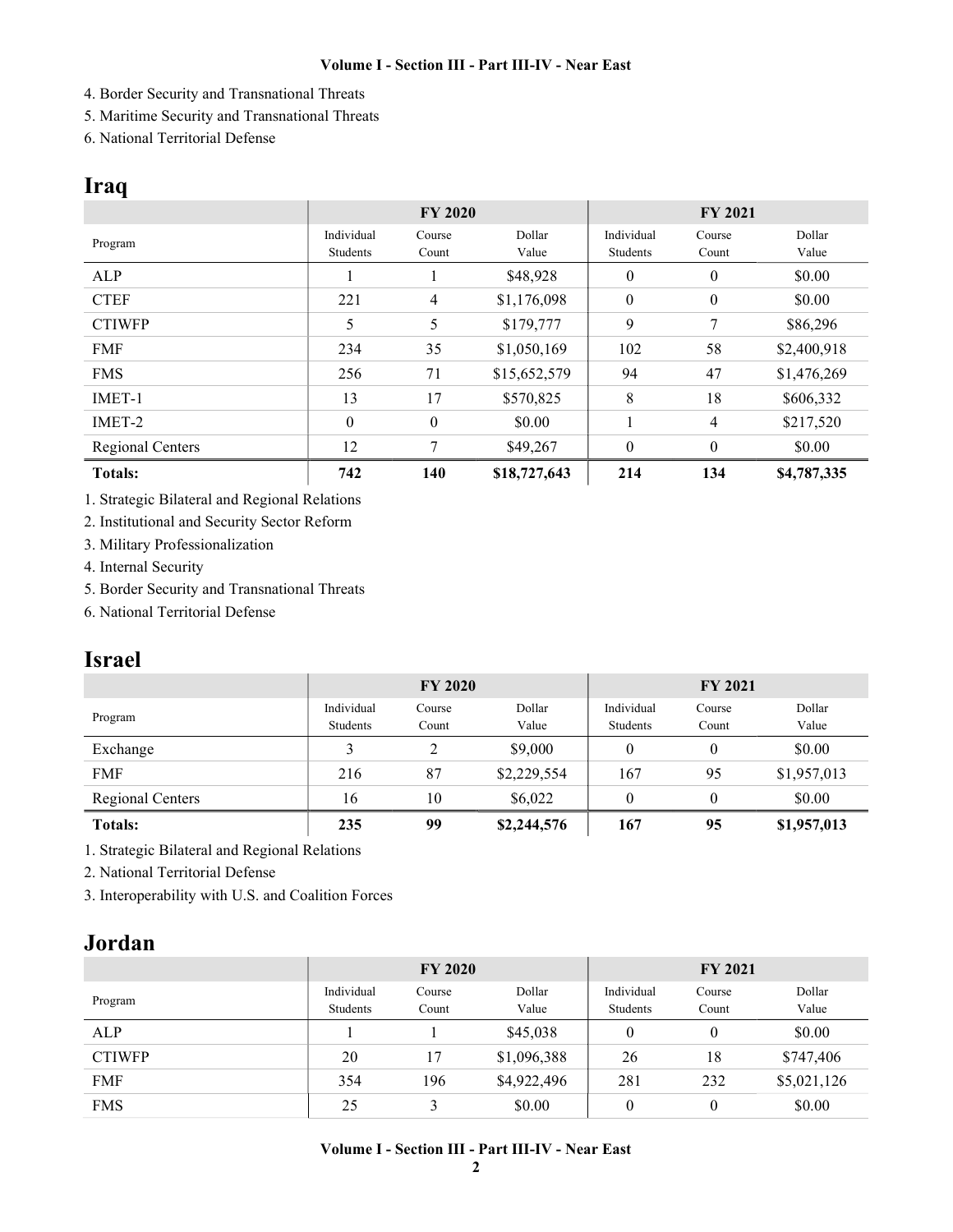| <b>Totals:</b>    | 609 | $372**$ | \$13,386,498 | 436      | $380**$      | \$9,985,639 |
|-------------------|-----|---------|--------------|----------|--------------|-------------|
| Service Academies | 11  | 6       | \$1,198,395  | $\theta$ | $\theta$     | \$0.00      |
| Section 333       | 70  | 37      | \$2,159,138  | 10       | 18           | \$755,820   |
| Regional Centers  | 54  | 16      | \$91,923     | $\theta$ | $\mathbf{0}$ | \$0.00      |
| <b>PKO</b>        |     | 2       | \$10,844     | $\theta$ | $\theta$     | \$0.00      |
| IMET-2            |     |         | \$13,309     | 33       | 32           | \$830,994   |
| IMET-1            | 68  | 108     | \$3,848,967  | 86       | 95           | \$2,630,293 |
|                   |     |         |              |          |              |             |

\*\*Course count does not total correctly as individual courses were reported under multiple programs.

- 1. Strategic Bilateral and Regional Relations
- 2. National Territorial Defense
- 3. Interoperability with U.S. and Coalition Forces
- 4. Border Security and Transnational Threats
- 5. Peacekeeping

### Kuwait

|                         | <b>FY 2020</b>         |                 |                 | <b>FY 2021</b>         |                 |                 |
|-------------------------|------------------------|-----------------|-----------------|------------------------|-----------------|-----------------|
| Program                 | Individual<br>Students | Course<br>Count | Dollar<br>Value | Individual<br>Students | Course<br>Count | Dollar<br>Value |
| <b>FMS</b>              | 176                    | 182             | \$5,349,820     | 66                     | 40              | \$2,159,824     |
| <b>Regional Centers</b> |                        |                 | \$0.00          |                        |                 | \$0.00          |
| <b>Totals:</b>          | 177                    | 183             | \$5,349,820     | 66                     | 40              | \$2,159,824     |

1. Strategic Bilateral and Regional Relations

2. Interoperability with U.S. and Coalition Forces

3. Military Professionalization

### Lebanon

|                  | <b>FY 2020</b>         |                 |                 | <b>FY 2021</b>         |                  |                 |
|------------------|------------------------|-----------------|-----------------|------------------------|------------------|-----------------|
| Program          | Individual<br>Students | Course<br>Count | Dollar<br>Value | Individual<br>Students | Course<br>Count  | Dollar<br>Value |
| <b>CTIWFP</b>    | 17                     | 15              | \$856,781       | 22                     | 15               | \$378,795       |
| <b>FMF</b>       | 151                    | 102             | \$5,468,501     | 69                     | 69               | \$3,597,141     |
| <b>FMS</b>       | 5                      | 8               | \$450,589       | 7                      | 11               | \$1,225,198     |
| IMET-1           | 67                     | 78              | \$2,996,606     | 44                     | 50               | \$1,587,733     |
| IMET-2           | 3                      | 2               | \$53,934        | 12                     | 14               | \$529,266       |
| $IMET-D&R$       | $\theta$               | $\theta$        | \$0.00          |                        | 2                | \$32,241        |
| Regional Centers | 14                     | 11              | \$30,920        | $\mathbf{0}$           | $\boldsymbol{0}$ | \$0.00          |
| Section 333      | 3                      | 3               | \$0.00          | $\overline{4}$         |                  | \$9,460         |
| <b>Totals:</b>   | 258*                   | $211**$         | \$9,857,331     | 159                    | $155***$         | \$7,359,834     |

\*Student count does not total correctly as individual students were reported under multiple programs. \*\*Course count does not total correctly as individual courses were reported under multiple programs.

1. National Territorial Defense

- 2. Border Security and Transnational Threats
- 3. Internal Security
- 4. Civilian Control of the Military
- 5. Adherence to Norms of Human Rights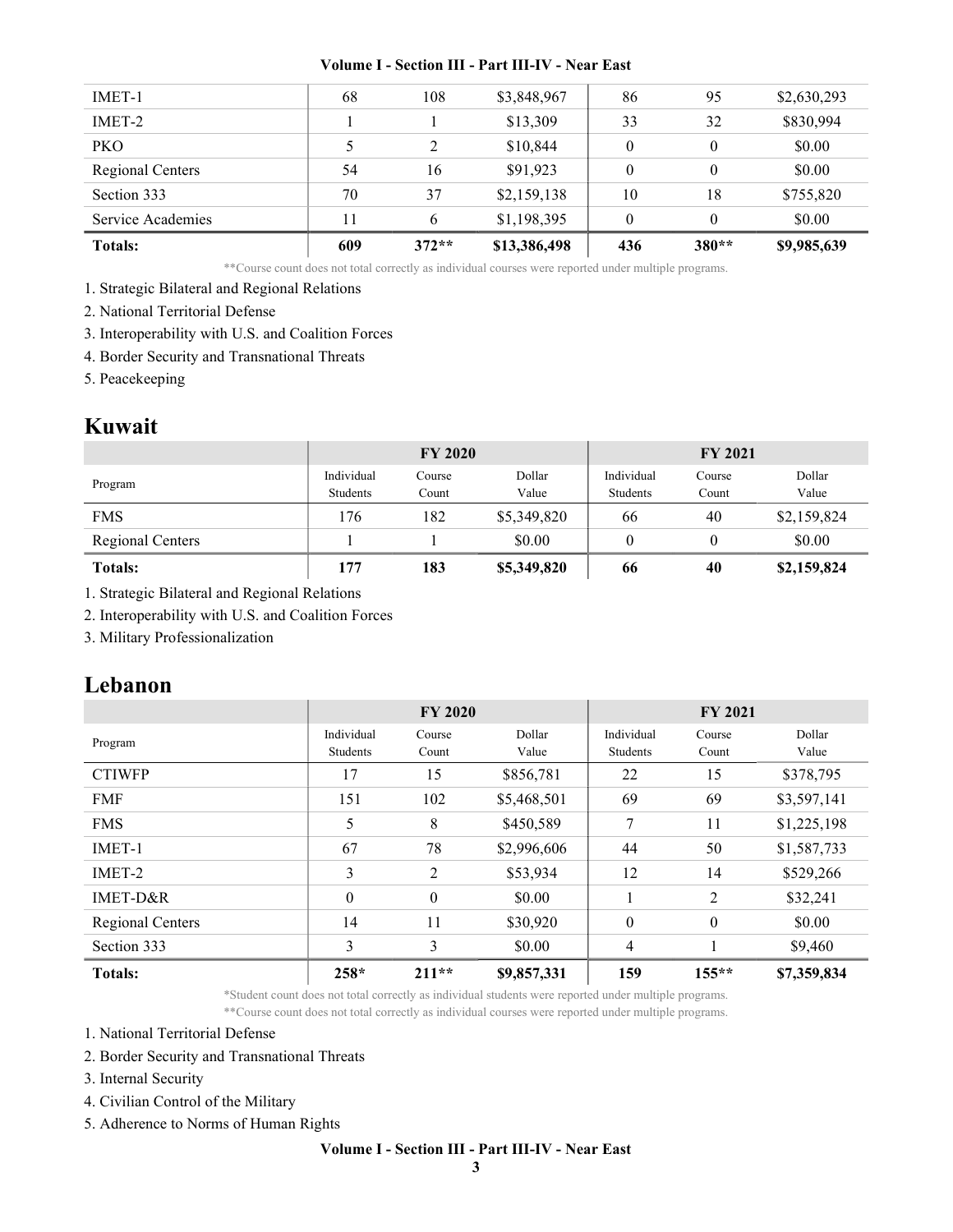#### 6. Military Professionalization

# Libya

|                         |                        | <b>FY 2020</b>  |                 | <b>FY 2021</b>         |                 |                 |  |
|-------------------------|------------------------|-----------------|-----------------|------------------------|-----------------|-----------------|--|
| Program                 | Individual<br>Students | Course<br>Count | Dollar<br>Value | Individual<br>Students | Course<br>Count | Dollar<br>Value |  |
| <b>CTIWFP</b>           |                        |                 | \$0.00          |                        |                 | \$9,649         |  |
| <b>Regional Centers</b> | 19                     |                 | \$17,956        |                        |                 | \$0.00          |  |
| <b>Totals:</b>          | 19                     |                 | \$17,956        |                        |                 | \$9,649         |  |

1. Institution and Security Sector Reform

2. Military Professionalization

3. Adherence to Norms of Human Rights

### **Morocco**

|                         | <b>FY 2020</b>         |                  |                 | <b>FY 2021</b>         |                  |                 |
|-------------------------|------------------------|------------------|-----------------|------------------------|------------------|-----------------|
| Program                 | Individual<br>Students | Course<br>Count  | Dollar<br>Value | Individual<br>Students | Course<br>Count  | Dollar<br>Value |
| <b>CTIWFP</b>           | 9                      | 8                | \$301,296       | 14                     | 14               | \$287,085       |
| <b>FMF</b>              | 21                     | 15               | \$69,550        | 10                     | 6                | \$19,140        |
| <b>FMS</b>              | 45                     | 17               | \$111,558       | 21                     | 20               | \$114,115       |
| <b>HMA</b>              | 102                    | 3                | \$282,249       | $\theta$               | $\boldsymbol{0}$ | \$0.00          |
| IMET-1                  | 43                     | 60               | \$1,786,396     | 36                     | 53               | \$1,949,934     |
| IMET-2                  | 4                      | 8                | \$161,698       | 2                      | $\overline{4}$   | \$69,385        |
| IMET-D&R                | $\theta$               | $\boldsymbol{0}$ | \$0.00          | 7                      | 7                | \$161,010       |
| PKO                     |                        | -1               | \$2,113         | 0                      | $\boldsymbol{0}$ | \$0.00          |
| <b>Regional Centers</b> | 24                     | 14               | \$72,992        | $\boldsymbol{0}$       | $\boldsymbol{0}$ | \$0.00          |
| Section 333             | 304                    | $\overline{4}$   | \$336,889       | 2                      | 2                | \$49,151        |
| <b>Totals:</b>          | 553                    | $127**$          | \$3,124,741     | 92                     | $105***$         | \$2,649,820     |

\*\*Course count does not total correctly as individual courses were reported under multiple programs.

1. Military Professionalization

2. Border Security and Transnational Threats

3. Maritime Security and Transnational Threats

4. Interoperability with U.S. and Coalition Forces

5. Adherence to Norms of Human Rights

6. Strategic Bilateral and Regional Relations

### Oman

|               | <b>FY 2020</b> |                  |           | <b>FY 2021</b> |          |             |
|---------------|----------------|------------------|-----------|----------------|----------|-------------|
| Program       | Individual     | Course           | Dollar    | Individual     | Course   | Dollar      |
|               | Students       | Count            | Value     | Students       | Count    | Value       |
| <b>CTIWFP</b> | 4              |                  | \$223,272 | 15             | 12       | \$240,891   |
| Exchange      | 4              |                  | \$36,000  | $\theta$       | $\theta$ | \$0.00      |
| <b>FMF</b>    | $\overline{0}$ | $\boldsymbol{0}$ | \$0.00    |                |          | \$0.00      |
| <b>FMS</b>    | 11             | 9                | \$53,184  | 44             | 49       | \$144,616   |
| IMET-1        | 21             | 25               | \$979,298 | 30             | 36       | \$1,358,002 |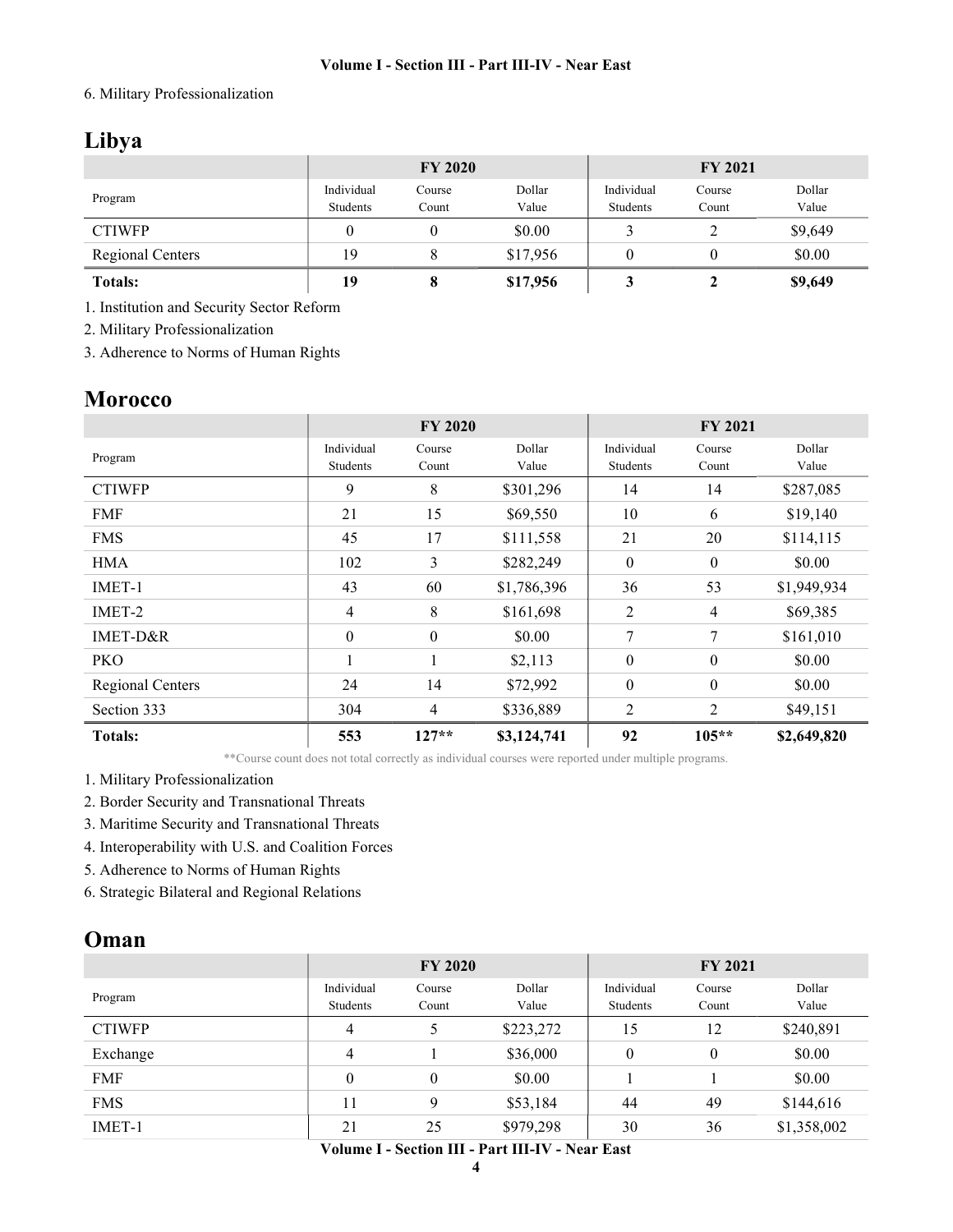| IMET-2                  |    |        | \$0.00      |     |         | \$39,435    |
|-------------------------|----|--------|-------------|-----|---------|-------------|
| IMET-D&R                |    |        | \$86,976    |     |         | \$23,934    |
| <b>Regional Centers</b> | 17 |        | \$21,520    |     |         | \$0.00      |
| Section 333             | 16 |        | \$195,880   | 29  |         | \$290,768   |
| <b>Totals:</b>          | 76 | $54**$ | \$1,596,130 | 122 | $107**$ | \$2,097,646 |

\*\*Course count does not total correctly as individual courses were reported under multiple programs.

1. Strategic Bilateral and Regional Relations

2. National Territorial Defense

3. Interoperability with U.S. and Coalition Forces

# Palestinian Authority

|                         | <b>FY 2020</b>         |                 |                 | <b>FY 2021</b>         |                 |                 |
|-------------------------|------------------------|-----------------|-----------------|------------------------|-----------------|-----------------|
| Program                 | Individual<br>Students | Course<br>Count | Dollar<br>Value | Individual<br>Students | Course<br>Count | Dollar<br>Value |
|                         |                        |                 |                 |                        |                 |                 |
| <b>Regional Centers</b> |                        |                 | \$0.00          |                        |                 | \$0.00          |
| <b>Totals:</b>          |                        |                 | \$0.00          |                        |                 | \$0.00          |

1. Military Professionalization

2. Border Security and Transnational Threats

# Qatar

|                         | <b>FY 2020</b>         |                 |                 | <b>FY 2021</b>         |                 |                 |
|-------------------------|------------------------|-----------------|-----------------|------------------------|-----------------|-----------------|
| Program                 | Individual<br>Students | Course<br>Count | Dollar<br>Value | Individual<br>Students | Course<br>Count | Dollar<br>Value |
| <b>FMS</b>              | 140                    | 198             | \$31,327,545    | 214                    | 241             | \$14,636,193    |
| <b>Regional Centers</b> |                        |                 | \$1,432         |                        |                 | \$0.00          |
| <b>Totals:</b>          | 142                    | 200             | \$31,328,977    | 214                    | 241             | \$14,636,193    |

1. Military Professionalization

2. Interoperability with U.S. and Coalition Forces

### Saudi Arabia

|                   | <b>FY 2020</b>         |                 |                 | <b>FY 2021</b>         |                 |                 |
|-------------------|------------------------|-----------------|-----------------|------------------------|-----------------|-----------------|
| Program           | Individual<br>Students | Course<br>Count | Dollar<br>Value | Individual<br>Students | Course<br>Count | Dollar<br>Value |
| <b>FMS</b>        | 1169                   | 1558            | \$125,923,193   | 812                    | 897             | \$65,832,351    |
| Regional Centers  | 256                    | 12              | \$12,638        |                        | $\theta$        | \$0.00          |
| Service Academies |                        |                 | \$87,336        |                        | 0               | \$0.00          |
| <b>Totals:</b>    | 1426                   | 1568**          | \$126,023,167   | 812                    | 897             | \$65,832,351    |

\*\*Course count does not total correctly as individual courses were reported under multiple programs.

1. Strategic Bilateral and Regional Relations

2. Military Professionalization

3. Interoperability with U.S. and Coalition Forces

## Tunisia

|  | <b>EV 2020</b><br>$-0-0$ | FY 2021 |
|--|--------------------------|---------|
|--|--------------------------|---------|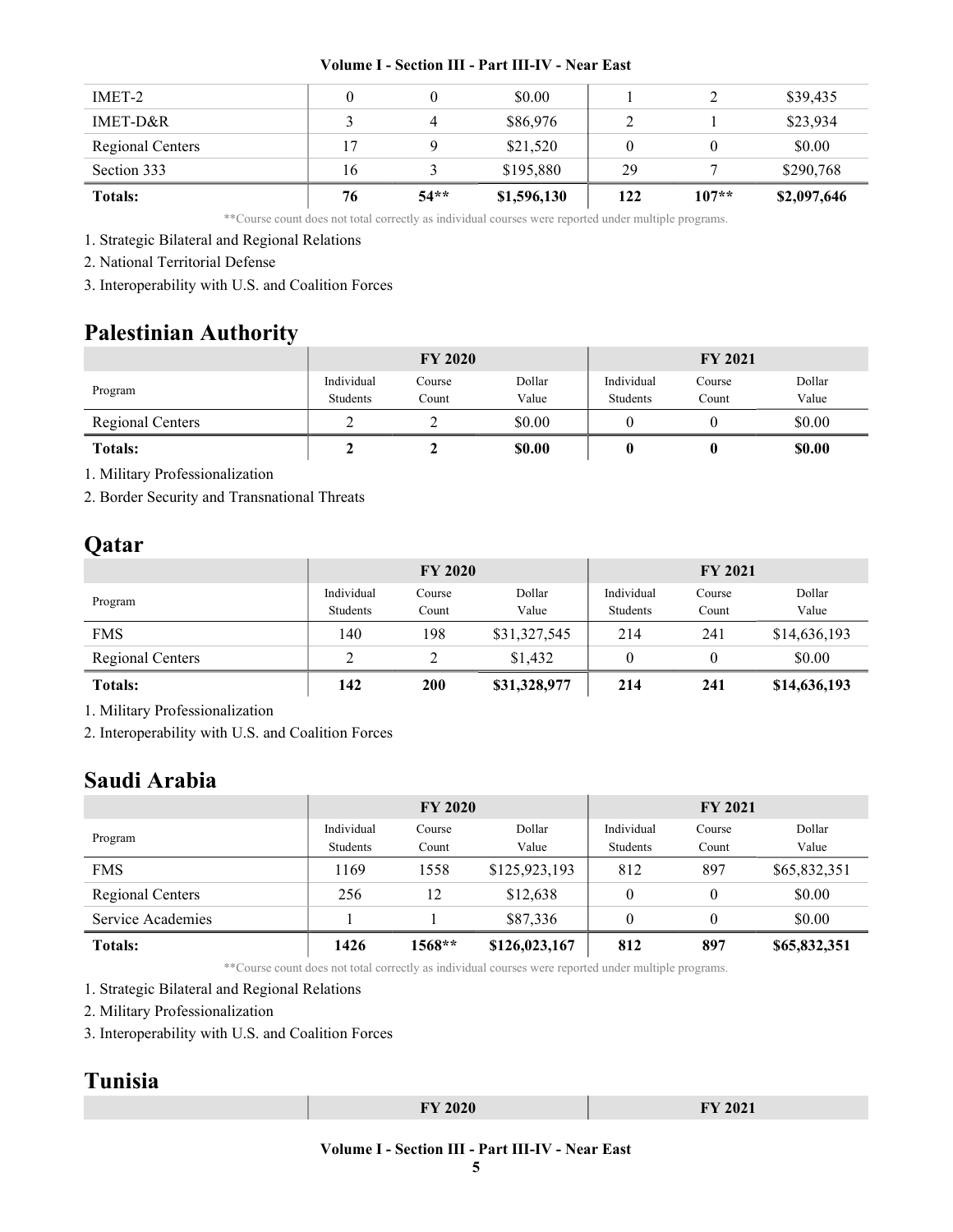| Program           | Individual<br>Students | Course<br>Count | Dollar<br>Value | Individual<br>Students | Course<br>Count  | Dollar<br>Value |
|-------------------|------------------------|-----------------|-----------------|------------------------|------------------|-----------------|
| ALP               | $\boldsymbol{0}$       | $\theta$        | \$0.00          |                        | 5                | \$74,942        |
| <b>CTIWFP</b>     | 10                     | 10              | \$531,360       | $\,8\,$                | 10               | \$225,360       |
| <b>FMF</b>        | 82                     | 22              | \$999,717       | 53                     | 41               | \$3,071,350     |
| <b>FMS</b>        | 14                     | 8               | \$383,323       | 3                      | $\overline{4}$   | \$160,446       |
| IMET-1            | 39                     | 72              | \$2,293,389     | 41                     | 62               | \$1,983,163     |
| IMET-2            | $\boldsymbol{0}$       | $\theta$        | \$0.00          | 9                      | 13               | \$377,284       |
| IMET-D&R          | 5                      | 5               | \$188,091       | 4                      | 6                | \$96,274        |
| <b>IMET-X</b>     |                        |                 | \$15,215        |                        |                  | \$23,158        |
| <b>PKO</b>        | 7                      |                 | \$50,412        | $\mathbf{0}$           | $\boldsymbol{0}$ | \$0.00          |
| Regional Centers  | 25                     | 11              | \$77,856        | $\boldsymbol{0}$       | $\boldsymbol{0}$ | \$0.00          |
| Section 333       | 52                     | 7               | \$111,776       | 14                     | $\mathfrak{Z}$   | \$158,133       |
| Service Academies | 10                     | 3               | \$1,320,304     | $\theta$               | $\theta$         | \$0.00          |
| <b>Totals:</b>    | 245                    | $136**$         | \$5,971,443     | 134                    | $139**$          | \$6,170,110     |

\*\*Course count does not total correctly as individual courses were reported under multiple programs.

- 1. Border Security and Transnational Threats
- 2. Maritime Security and Transnational Threats
- 3. Internal Security
- 4. Military Professionalization
- 5. Response to Humanitarian and Natural Disasters
- 6. Civilian Control of the Military

### United Arab Emirates

|                  | <b>FY 2020</b>         |                 |                 | <b>FY 2021</b>         |                 |                 |
|------------------|------------------------|-----------------|-----------------|------------------------|-----------------|-----------------|
| Program          | Individual<br>Students | Course<br>Count | Dollar<br>Value | Individual<br>Students | Course<br>Count | Dollar<br>Value |
| <b>FMS</b>       | 386                    | 108             | \$25,095,952    | 177                    | 132             | \$8,083,975     |
| Regional Centers |                        |                 | \$22,703        |                        |                 | \$0.00          |
| <b>Totals:</b>   | 395                    | 114             | \$25,118,655    | 177                    | 132             | \$8,083,975     |

1. Military Professionalization

2. Interoperability with U.S. and Coalition Forces

### Yemen

|                  | <b>FY 2020</b> |        |           | <b>FY 2021</b> |          |           |
|------------------|----------------|--------|-----------|----------------|----------|-----------|
| Program          | Individual     | Course | Dollar    | Individual     | Course   | Dollar    |
|                  | Students       | Count  | Value     | Students       | Count    | Value     |
| <b>CTIWFP</b>    | 3              | 3      | \$132,861 | 10             | 6        | \$64,171  |
| DOHS/USCG        | 19             |        | \$0.00    | $\theta$       | $\theta$ | \$0.00    |
| IMET-2           | 0              | 0      | \$0.00    | 10             | 21       | \$548,227 |
| Regional Centers | 17             | 9      | \$46,782  | $\theta$       | $\theta$ | \$0.00    |
| <b>Totals:</b>   | 39             | 13     | \$179,643 | 20             | 27       | \$612,398 |

1. Internal Security

2. Border Security and Transnational Threats

3. Civilian Control of the Military